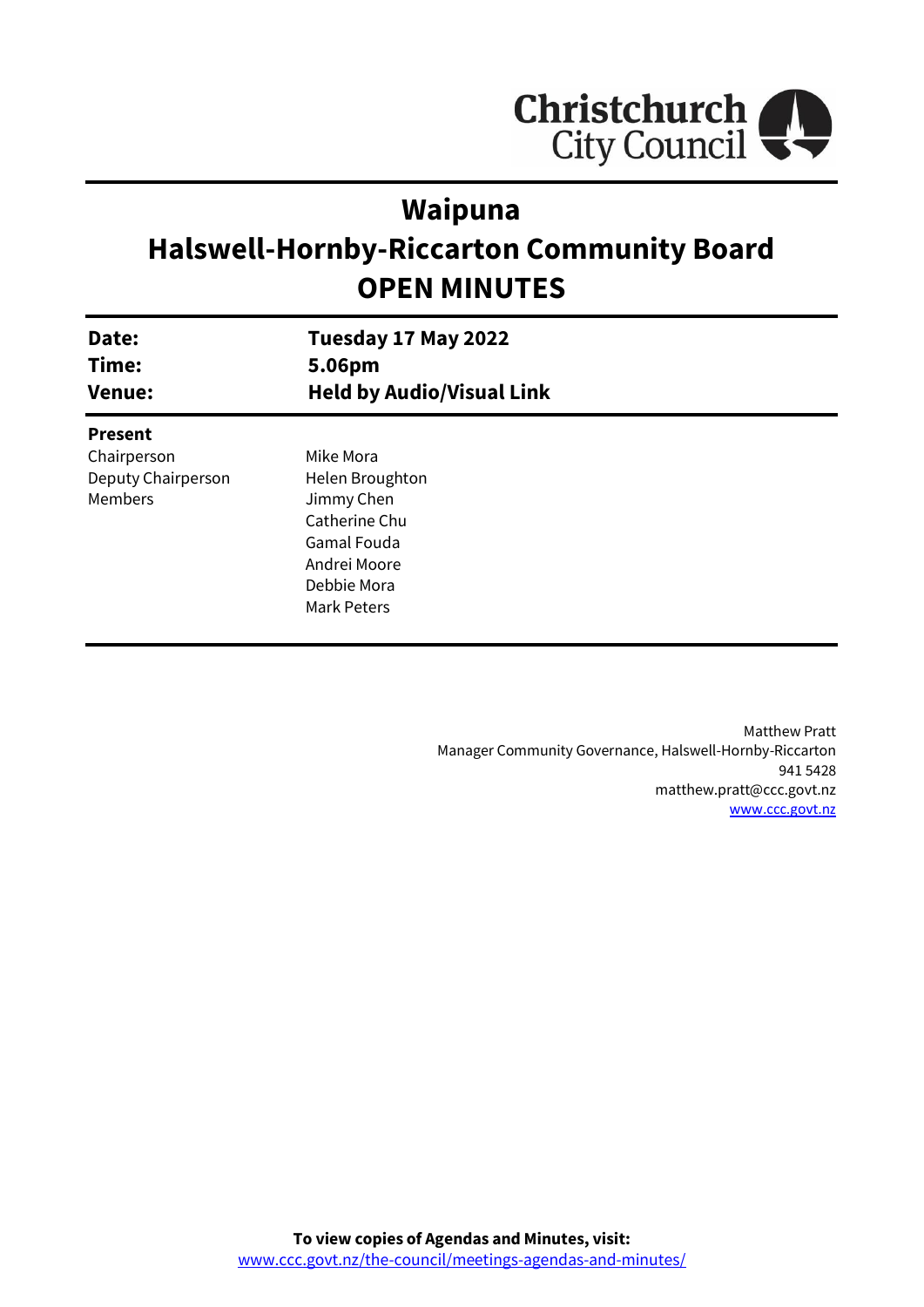

**Part A Matters Requiring a Council Decision**

**Part B Reports for Information**

#### **Part C Decisions Under Delegation**

**Secretarial Note:** It is noted that this meeting was held via audio/visual link on the Zoom platform due to the country being under COVID-19 Protection Framework (the Traffic Alert System) on the date the meeting was scheduled. These minutes provide a written summary of the meeting proceedings.

The meeting was opened by Deputy Chairperson Helen Broughton who advised that the meeting was being publicly livestreamed.

The agenda was dealt with in the following order.

## **1. Apologies / Ngā Whakapāha**

#### **Part C**

The Meeting Chairperson called for apologies. An apology was received from Mike Mora for lateness and from Anne Galloway for absence.

Debbie Mora moved that the apologies be accepted. The motion was seconded by Gamal Fouda. Following invitation from the Meeting Chairperson there was no debate on the item, and the motion was put to the vote and was declared carried.

#### **Community Board Resolved HHRB/2022/00043**

That the apologies received from Anne Galloway for absence, and Mike Mora for lateness be accepted.

Debbie Mora/Gamal Fouda **Carried**

### **2. Declarations of Interest / Ngā Whakapuaki Aronga**

#### **Part B**

The Meeting Chairperson called for any declarations of interest. No declarations of interest were recorded.

### **3. Confirmation of Previous Minutes / Te Whakaāe o te hui o mua**

#### **Part C**

The Meeting Chairperson asked members to confirm that the minutes of the previous Board meeting on 3 May 2022 were a true and correct record of the meeting. No issues or questions concerning the accuracy of the minutes were raised. The Meeting Chairperson called for a mover and seconder to confirm the minutes.

Gamal Fouda moved that the minutes be confirmed. The motion was seconded by Mark Peters.

Following invitation from the Meeting Chairperson there was no debate on the item, and the motion was put to the vote and was declared carried.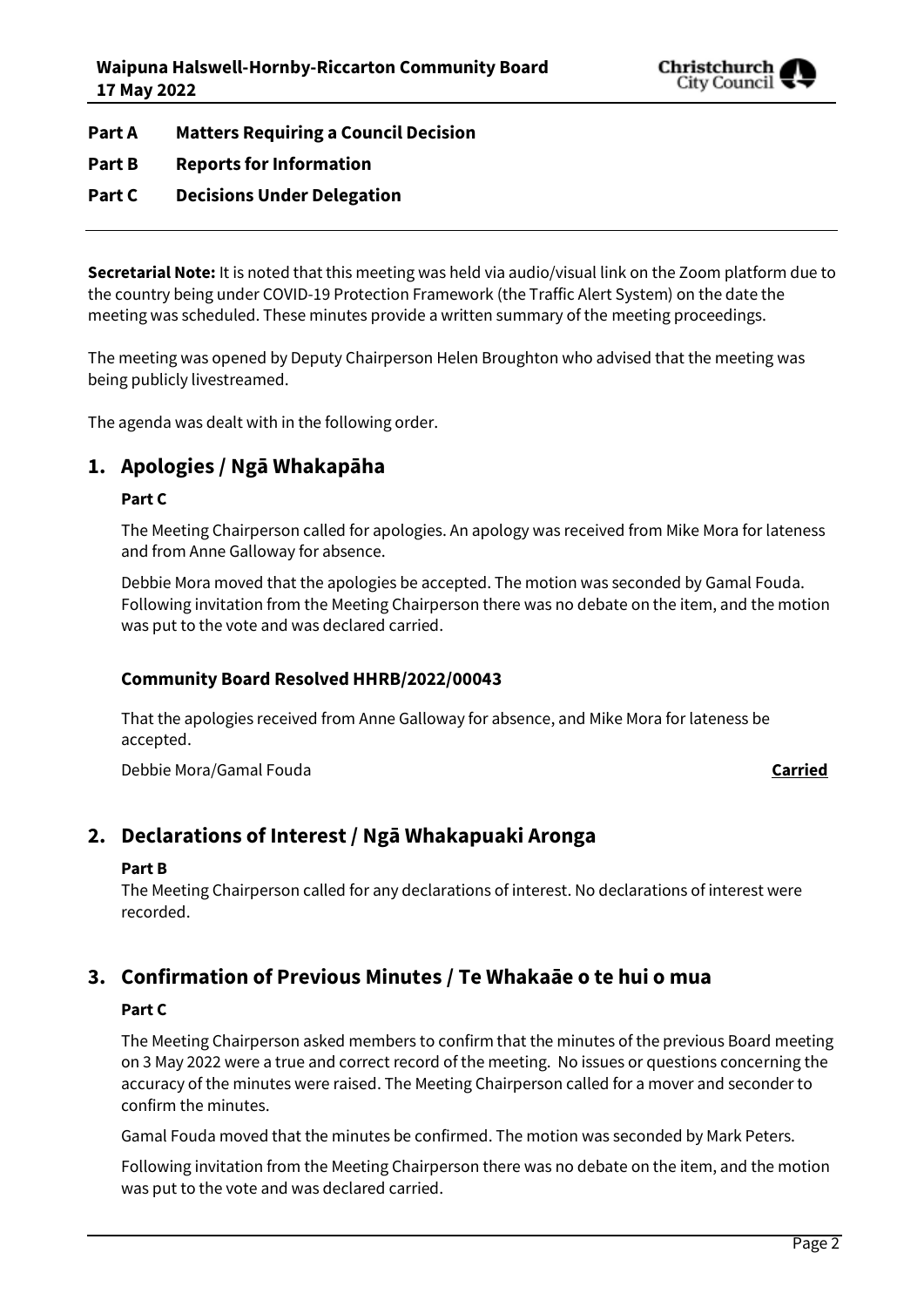

#### **Community Board Resolved HHRB/2022/00044**

That the minutes of the Waipuna Halswell-Hornby-Riccarton Community Board meeting held on Tuesday, 3 May 2022 be confirmed.

Gamal Fouda/Mark Peters **Carried**

# **4. Public Forum / Te Huinga Whānui**

#### **Part B**

**4.1 Youth Development Fund Report Back – Australian Junior Age Group Golf Championships 2022**

Maadi Kiri-Kiri updated the Board on his experience at the Australian Junior Age Group Golf Championships 2022 on the Gold Coast, Australia, for which he had received a Youth Development Fund grant.

Maadi described the experience in Australia as amazing. He was one of 300 Australasian participants.

He indicated that he had qualified to participate in the World Stars of Golf Junior Championship tournament in the 11 to 12 years category, to be held in Las Vegas, USA in June 2022.

In response in questions from members, Maadi confirmed that he has a playing handicap of 11.1.

Mike Mora joined the meeting at 5.09pm and assumed the Chair.

Following questions from members, the Chairperson congratulated Maadi Kiri-Kiri on his achievement and thanked him for his presentation.

# **5. Deputations by Appointment / Ngā Huinga Whakaritenga**

#### **Part B**

#### **5.1 Traffic concerns Blankney Street, Waipuna Halswell-Hornby-Riccarton Community Board Area Report - May 2022**

Don Pilgrim, local resident, addressed the Board in relation to the staff memorandum on Traffic concerns Blankney Street provided in the Waipuna Halswell-Hornby-Riccarton Community Board Area Report - May 2022 (Item 7 of these Minutes refers).

Mr Pilgrim reiterated concerns advised to the Board in an earlier presentation regarding vehicle speed around the bend in Blankney Street, Hornby. Mr Pilgrim referred to photographs previously provided, showing damage to the roadway and footpath caused by a vehicle mounting the kerb in March 2022.

Mr Pilgrim indicated that this was the third such incident in a four year period. He confirmed that he, together with some of his neighbours had meet onsite, with the local Traffic Engineer who had explained that while the results of the recent speed survey undertaken do not warrant this installation of speed calming measures, he will look into centre line marking off the road, together with the installation of advisory speed signage.

Mr Pilgrim advised that the installation of traffic calming measures such as judder bars would be the preference of residents.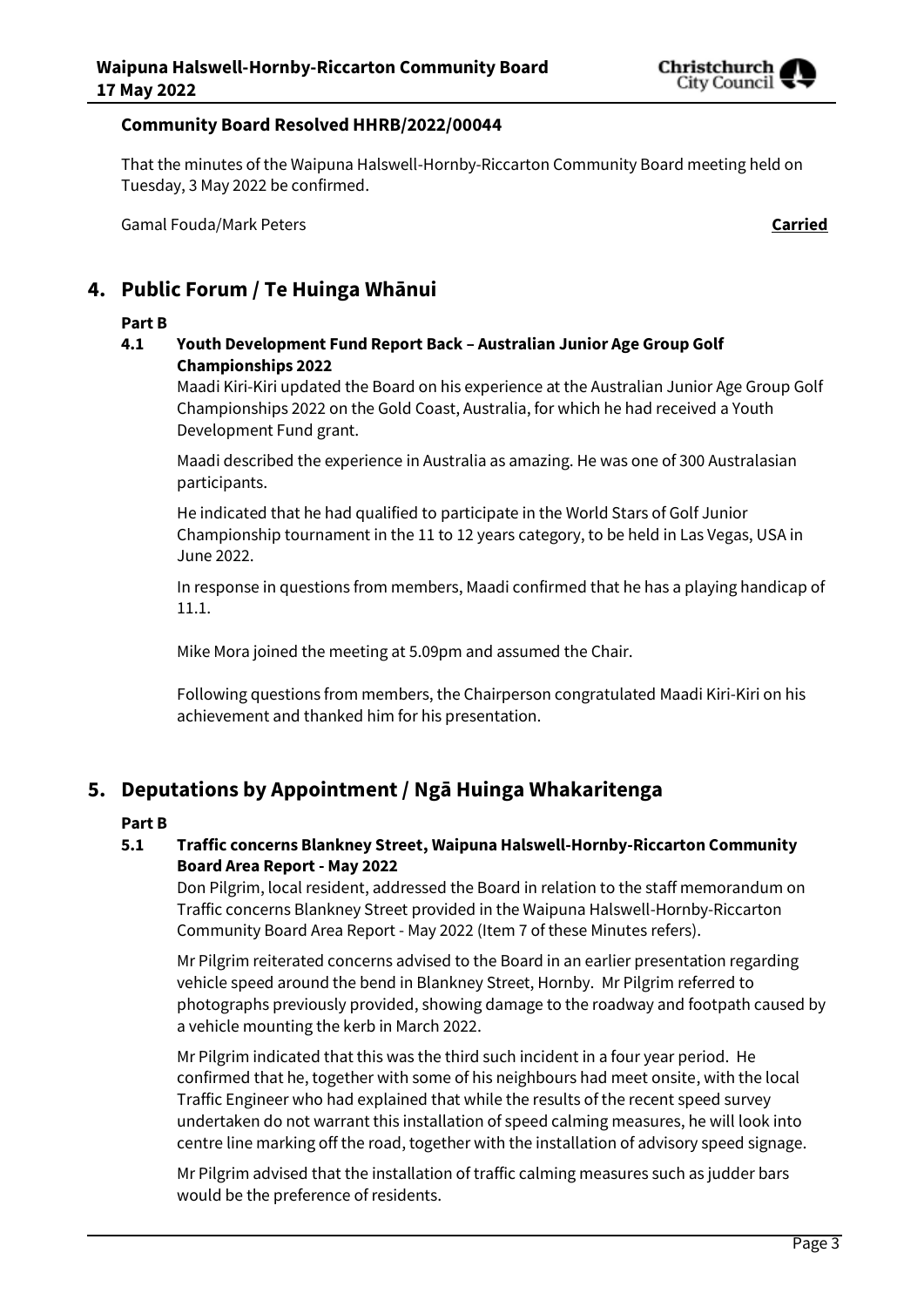

Following questions from members, the Chairperson thanked Mr Pilgrim for his presentation.

# **6. Presentation of Petitions / Ngā Pākikitanga**

#### **Part B**

There was no presentation of petitions.

## **7. Waipuna Halswell-Hornby-Riccarton Community Board Area Report - May 2022**

#### **Board Consideration**

The Community Board Advisor was in attendance and spoke to the report. It was confirmed that the Board submissions on Draft Housing and Business Choice Plan Change, Draft Coastal Hazards Plan Change, Draft Heritage Plan Change, Draft Radio Communications Pathway Plan Change - Community Board Feedback was completed on behalf of the Board by the Submissions Committee, and lodged by the closing date, 13 May 2022.

The Chairperson called for a mover and seconder to receive the report. Debbie Mora moved the officer's recommendation. The motion was seconded by Mark Peters.

Following invitation from the Chairperson there was no debate on the item, and the motion was put to the vote and was declared carried.

#### **Community Board Resolved HHRB/2022/00045 (Original Officer Recommendation accepted without change)**

#### **Part B**

That the Waipuna Halswell-Hornby-Riccarton Community Board:

1. Receives the Waipuna Halswell-Hornby-Riccarton Community Board Area Report for May 2022.

Debbie Mora/Mark Peters **Carried**

# **8. Elected Members' Information Exchange**

#### **Part B**

Board members exchanged information on the following:

- The Waka Kotahi New Zealand Transport Agency directional sign on Halswell Road is an ongoing concern.
- Residents are concerned about non-compliance with the 40 kilometre per hour speed limit in Wigram Skies. It was clarified that an investigation into the compliance is currently underway.
- Residents would like to see turning arrows to be included on the traffic lights at the intersection of Sparks and Halswell Roads.
- The piano in the Singlemen's Quarters, Halswell Quarry Park appears to be in need of replacement.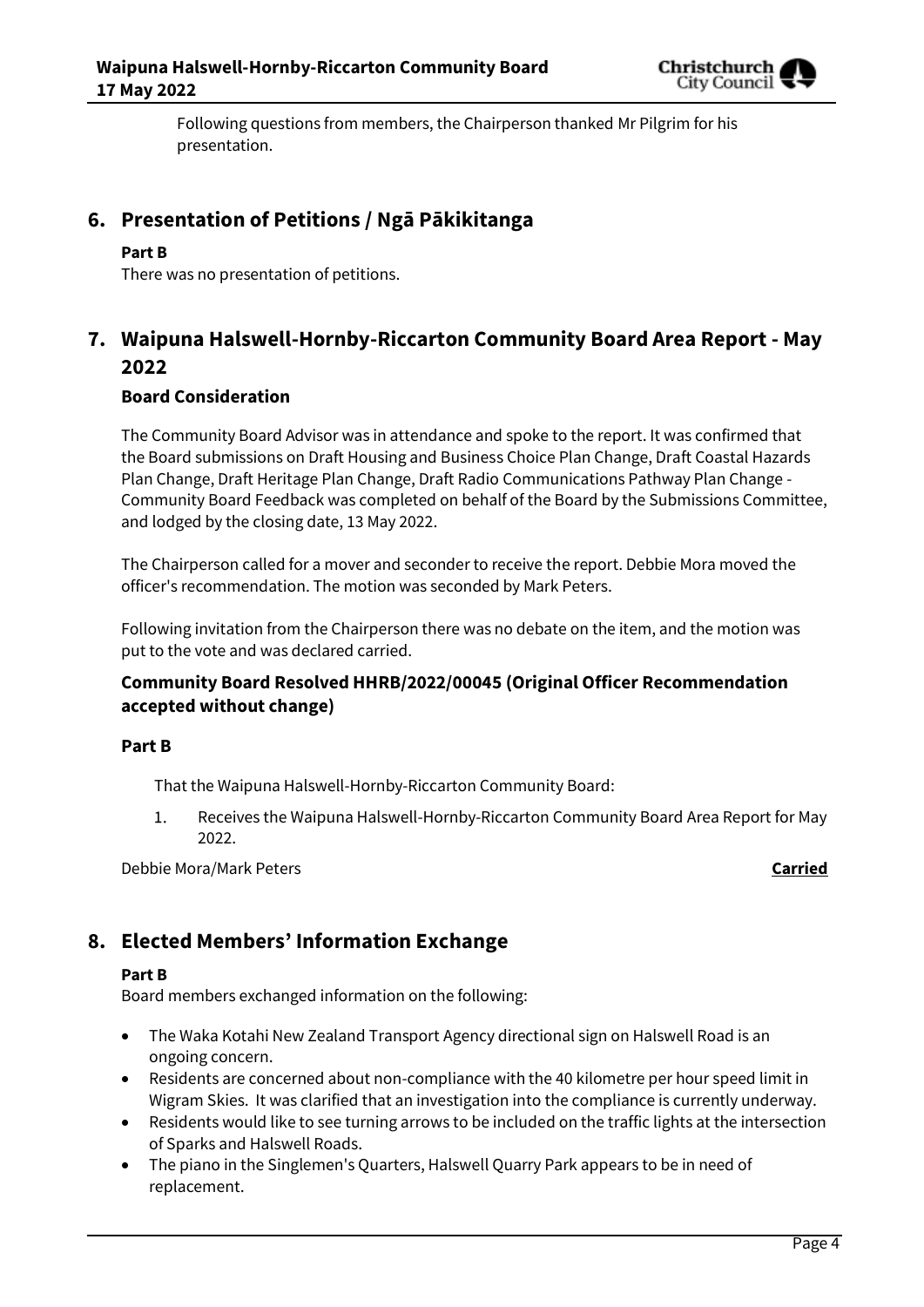#### **Waipuna Halswell-Hornby-Riccarton Community Board 17 May 2022**

- The Greater Hornby Residents' Association Annual General Meeting was held and a new constitution was confirmed. The benefits of a multi-agency community safety meeting being held in Hornby were discussed.
- The event for the unveiling of the Peace Rock in Harrington Park on 15 May 2022 was a wellattended and very successful event, bringing together community members to celebrate diversity. The work of Oak Development Trust and staff in this project was acknowledged.
- The opening of the half basketball court at Branston Park, Hornby, is scheduled for 19 May 2022.
- Installation of the memorial plaque at Denton Park, Hornby has been approved. The plaque acknowledges that the land was gifted by the late Stanley Denton to the people of Christchurch.
- It was noted there is local concern regarding intensification proposals in the vicinity of local shopping areas where higher density, with building of up to six storeys, will be enabled. It was also noted that the proposals for medium density residential zones with buildings up to three storeys will not be the subject of a hearing.
- The Council's consideration of the Draft Annual Plan 2022/23, and submissions made are underway.
- There is interest in submissions made to the Draft Annual Plan 2022/23 regarding improvement to the Milns, Sparks and Sutherlands Roads intersection.
- Westmorland Residents' Association has requested the installation of a bus stop seat but is still awaiting a reply. Staff will follow up.
- Maintenance of trees between the Halswell Hall and Halswell Junction Road is required.
- There is still no date confirmed for the Ngā Puna Wai community engagement meeting.
- An incident of racist comments outside a local school has been reported and is being investigated. The Board commented that there is no room for racist behaviour in New Zealand.
- There is concern about ongoing victimisation of people affected by the 15 March 2019 terror attacks.
- An application for an alcohol off licence has been granted for premises at 62 Riccarton Road.
- A hearing has been held on the proposed Private Plan Change 10 Meadowlands Exemplar.

### **7.1 Board visit to Halswell area**

The Board noted that the Kennedys Bush Road Neighbourhood Association has raised a number of issues, particularly related to stormwater retention and detention associated with new development in the Halswell area. It was suggested that a Board visit to areas of concern would enable Board members to understand the concerns better.

The Board agreed to request that staff arrange a site visit to new developments and stormwater retention and detention facilities in the Halswell area for Board members accompanied by appropriate staff.

#### **Part B**

That the Waipuna Halswell-Hornby-Riccarton Community Board:

1. Requests that staff arrange a site visit to new developments and stormwater retention and detention facilities in the Halswell area for Board members accompanied by appropriate staff.